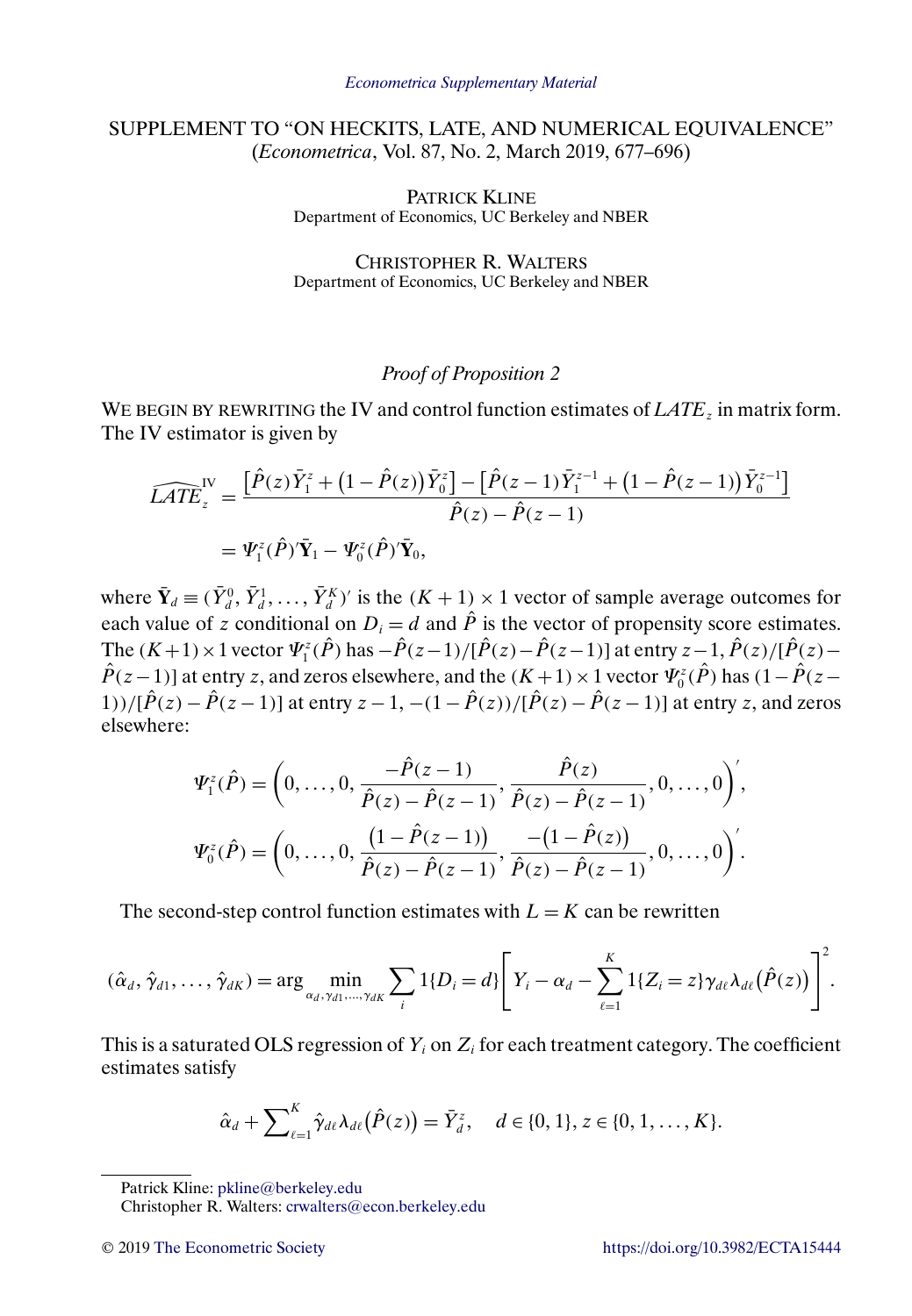Letting  $\hat{\Delta}_d = (\hat{\alpha}_d, \hat{\gamma}_{d1}, \dots, \hat{\gamma}_{dK})'$  denote the control function estimates for treatment value  $d$ , we can write this system in matrix form as

$$
\Lambda_d(\hat{P})\hat{\Delta}_d = \bar{\mathbf{Y}}_d,
$$

where the matrix  $\Lambda_d(\hat{P})$  has ones in its first column and  $\lambda_{di-1}(\hat{P}(k))$  in row k and column  $i > 1$ :

$$
\Lambda_d(\hat{P}) = \begin{bmatrix} 1 & \lambda_{d1}(\hat{P}(1)) & \cdots & \lambda_{dK}(\hat{P}(1)) \\ 1 & \lambda_{d1}(\hat{P}(2)) & \cdots & \lambda_{dK}(\hat{P}(2)) \\ \vdots & \vdots & \ddots & \vdots \\ 1 & \lambda_{d1}(\hat{P}(K)) & \cdots & \lambda_{dK}(\hat{P}(K)) \end{bmatrix}.
$$

The control function estimates are therefore given by

$$
\hat{\Delta}_d = \Lambda_d(\hat{P})^{-1} \bar{\mathbf{Y}}_d.
$$

The values of  $\lambda_{dk}(\hat{P}(z))$  are well-defined for all  $(k, z)$  whenever  $0 < \hat{P}(z) < 1 \ \forall z$ , and  $\Lambda_d(\hat{P})$  is full rank if  $\hat{P}(z) \neq \hat{P}(z')$  whenever  $z \neq z'$ . These requirements hold if Conditions 1 and 2 are true for every pair of instrument values, so the matrix  $\Lambda_d(\hat{P})$  is invertible under the conditions of Proposition 2 and the control function estimate  $\hat{\Delta}_d$  exists.

In matrix form, the control function estimate of  $LATE_z$  is given by<br> $\widehat{LATE_z} = Y^z(\hat{P})'(\hat{\Delta}_1 - \hat{\Delta}_0),$ 

$$
\widehat{LATE}_{z}^{CF} = Y^{z}(\hat{P})'(\hat{\Delta}_{1} - \hat{\Delta}_{0}),
$$

where the  $(K+1) \times 1$  vector  $Y^z(\hat{P})$  has first entry equal to unity and kth entry  $\Gamma_{k-1}(\hat{P}(z-$ 1),  $\hat{P}(z)$  for  $k > 1$ :

$$
Y^{z}(\hat{P}) = \left(1, \frac{\hat{P}(z)\lambda_{11}(\hat{P}(z)) - \hat{P}(z-1)\lambda_{11}(\hat{P}(z-1))}{\hat{P}(z) - \hat{P}(z-1)}, \dots, \frac{\hat{P}(z)\lambda_{1K}(\hat{P}(z)) - \hat{P}(z-1)\lambda_{1K}(\hat{P}(z-1))}{\hat{P}(z) - \hat{P}(z-1)}\right)'.
$$

Plugging in the formulas for  $\hat{\Delta}_1$  and  $\hat{\Delta}_0$  yields<br> $\widehat{LATE}^{\text{CF}} = Y^z(\hat{P})'A_1(\hat{P})^{-1}$ 

$$
\widehat{LATE}_{z}^{CF} = Y^{z}(\hat{P})'A_{1}(\hat{P})^{-1}\bar{Y}_{1} - Y^{z}(\hat{P})'A_{0}(\hat{P})^{-1}\bar{Y}_{0}.
$$

The IV and control functions are therefore identical if  $\Psi_d^z(\hat{P})' = Y^z(\hat{P})' A_d(\hat{P})^{-1}$  for  $d \in$ {0, 1}, or equivalently, if  $\Lambda_d(\hat{P})' \Psi_d^z(\hat{P}) = Y^z(\hat{P})$  for  $d \in \{0, 1\}$ .

For  $d = 1$ , we have

$$
\Lambda_1(\hat{P})'\Psi_1^z(\hat{P}) = \left(1, \frac{\hat{P}(z)\lambda_{11}(\hat{P}(z)) - \hat{P}(z-1)\lambda_{11}(\hat{P}(z-1))}{\hat{P}(z) - \hat{P}(z-1)}, \dots, \frac{\hat{P}(z)\lambda_{1K}(\hat{P}(z)) - \hat{P}(z-1)\lambda_{1K}(\hat{P}(z-1))}{\hat{P}(z) - \hat{P}(z-1)}\right)'
$$

$$
= Y^z(\hat{P}).
$$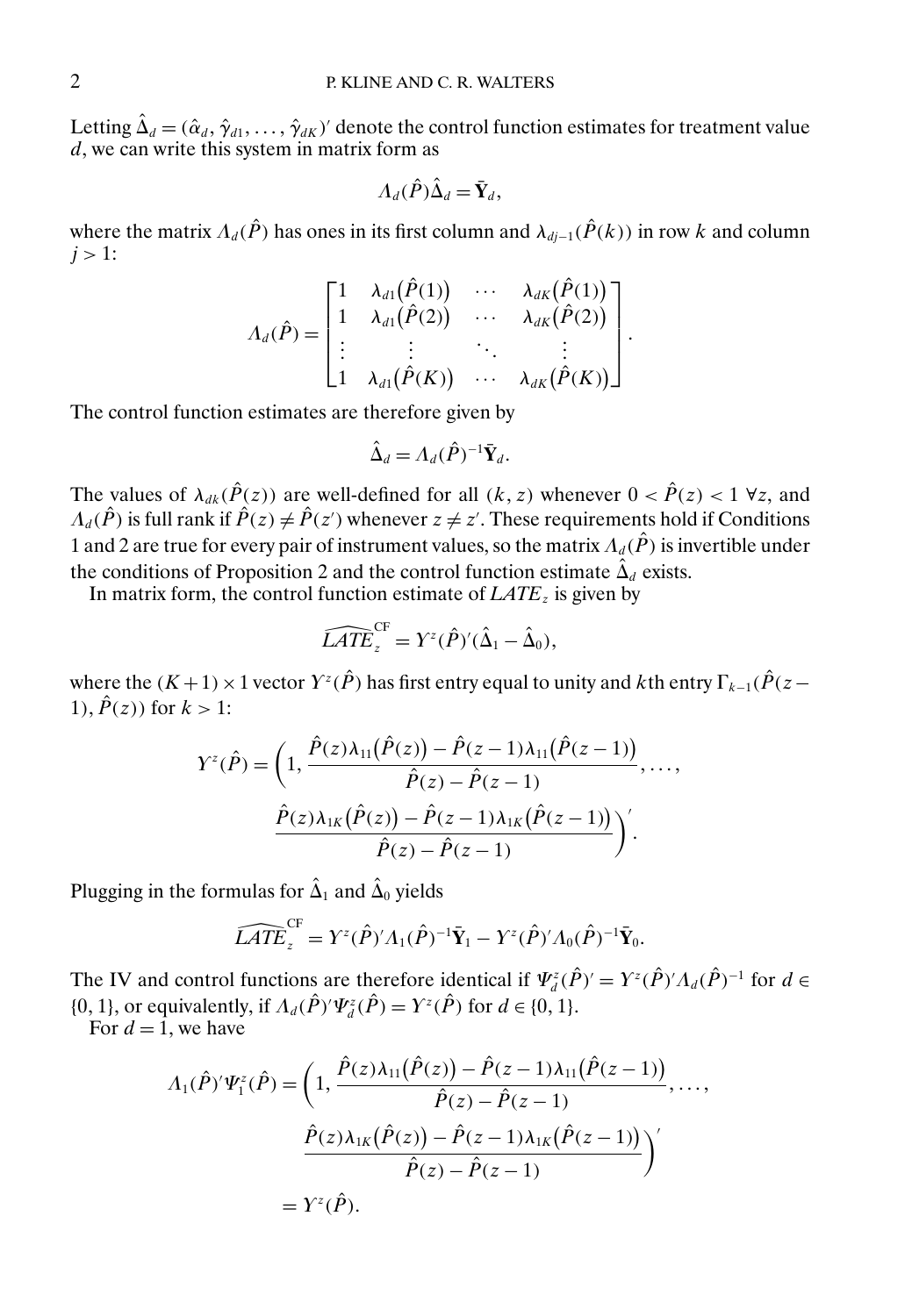For  $d = 0$ , we have

$$
\Lambda_0(\hat{P})'\Psi_0^z(\hat{P}) = \left(1, \frac{\lambda_{01}(\hat{P}(z-1))(1-\hat{P}(z-1)) - \lambda_{01}(\hat{P}(z))(1-\hat{P}(z))}{\hat{P}(z) - \hat{P}(z-1)}, \dots, \frac{\lambda_{01}(\hat{P}(z-1))(1-\hat{P}(z-1)) - \lambda_{01}(\hat{P}(z))(1-\hat{P}(z))}{\hat{P}(z) - \hat{P}(z-1)}\right)'
$$
\n
$$
= \left(1, \frac{\lambda_{11}(\hat{P}(z))\hat{P}(z) - \lambda_{11}(\hat{P}(z-1))\hat{P}(z-1)}{\hat{P}(z) - \hat{P}(z-1)}, \dots, \frac{\lambda_{1K}(\hat{P}(z))\hat{P}(z) - \lambda_{1K}(\hat{P}(z-1))\hat{P}(z-1)}{\hat{P}(z) - \hat{P}(z-1)}\right)'
$$
\n
$$
= Y^z(\hat{P}),
$$

where the second equality follows from the fact that  $p'\lambda_{1\ell}(p') - p\lambda_{1\ell}(p) = (1 - p')\lambda_{1\ell}(p)$ where the second equality follows from the fact that  $p'\lambda_{1\ell}(p') - p$ <br> $p)\lambda_{0\ell}(p) - (1 - p')\lambda_{0\ell}(p')$  for any p, p', and  $\ell$ . This implies that  $\widehat{LATE}$ IV  $\lambda_{1\ell}(p) = (1$ <br><sup>IV</sup><sub>z</sub> and *LATE* CF  $P_{\text{P}}/N_{0k}(P)$  (1)  $P_{\text{P}}/N_{0k}(P)$  for any  $P_{\text{P}}$ ,  $P_{\text{P}}$ , and  $\ell$ . This implies that  $Z_{\text{P}}/Z_{\text{P}}$  and  $Z_{\text{P}}/Z_{\text{P}}$  are equal to the same linear combination of  $\bar{Y}_1$  and  $\bar{Y}_0$ , so these estimat for any z.

## *Proof of Proposition 3*

The unrestricted control function estimates come from the regression

$$
Y_i = \alpha_0(0)(1 - D_i)(1 - X_i) + \gamma_0(0)(1 - D_i)(1 - X_i)\lambda_0(\hat{P}(0, Z_i))
$$
  
+  $\alpha_0(1)(1 - D_i)X_i + \gamma_0(1)(1 - D_i)X_i\lambda_0(\hat{P}(1, Z_i))$   
+  $\alpha_1(0)D_i(1 - X_i) + \gamma_1(0)D_i(1 - X_i)\lambda_1(\hat{P}(0, Z_i))$   
+  $\alpha_1(1)D_iX_i + \gamma_1(1)D_iX_i\lambda_1(\hat{P}(1, Z_i)) + \epsilon_i.$ 

We can write this equation in matrix form as

$$
Y = W\Delta + \epsilon,
$$

where W is the matrix of regressors and  $\Delta = (\alpha_0(0), \gamma_0(0), \alpha_0(1), \gamma_0(1), \alpha_1(0), \gamma_1(0),$  $\alpha_1(1), \gamma_1(1)$  collects the control function coefficients. Under the conditions of Proposition 3,  $W'W$  has full rank and the unrestricted control function estimates are

$$
\hat{\Delta}_u = (W'W)^{-1}W'Y.
$$

The estimator in equation (13) imposes three restrictions:  $\alpha_1(1) - \alpha_1(0) = \alpha_0(1)$  –  $\alpha_0(0)$ ,  $\gamma_1(1) = \gamma_1(0)$ , and  $\gamma_0(1) = \gamma_0(0)$ . The resulting estimates can be written

$$
(\hat{\Delta}_r, \hat{\varrho}) = \arg\min_{\Delta, \varrho} (Y - W\Delta)'(Y - W\Delta) - \varrho C\Delta,
$$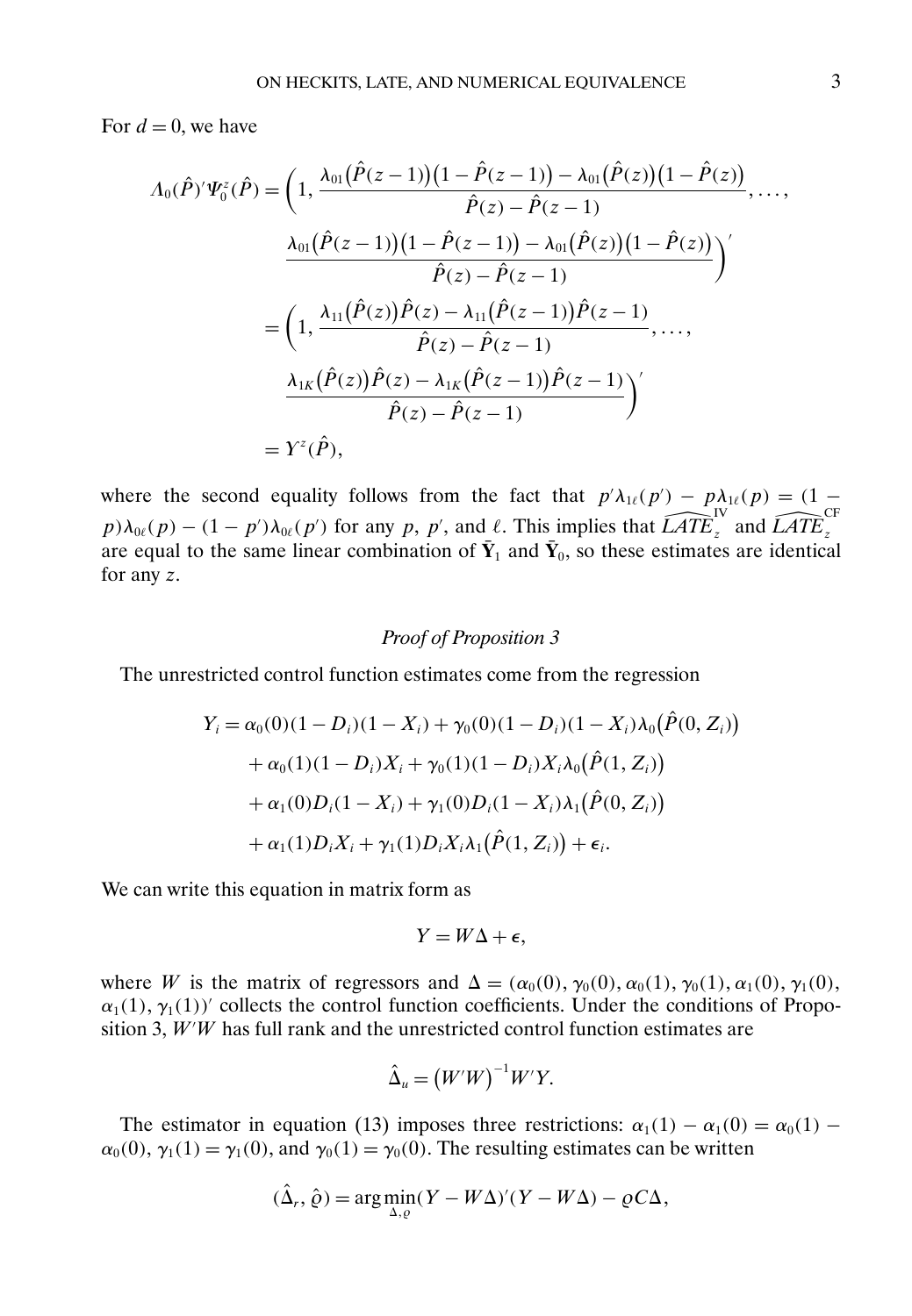where

$$
C = \begin{bmatrix} -1 & 0 & 1 & 0 & 1 & 0 & -1 & 0 \\ 0 & 0 & 0 & 0 & 0 & -1 & 0 & 1 \\ 0 & -1 & 0 & 1 & 0 & 0 & 0 & 0 \end{bmatrix}
$$

and  $\rho$  is a Lagrange multiplier. Then

$$
\hat{\Delta}_r = \hat{\Delta}_u + (W'W)^{-1}C'\hat{\varrho},
$$
  

$$
\hat{\varrho} = -(C(W'W)^{-1}C')^{-1}C\hat{\Delta}_u.
$$

For any estimate  $\hat{\Delta}$ , the corresponding estimate of LATE for compliers with  $X_i = 1$  is  $\Upsilon(\hat{P})'\hat{\Delta}$ , with

$$
Y(\hat{P}) = (0, 0, -1, -\Gamma(\hat{P}(1,0), \hat{P}(1,1)), 0, 0, 1, \Gamma(\hat{P}(1,0), \hat{P}(1,1)))'.
$$

The restricted estimate of 
$$
LATE(1)
$$
 is therefore  
\n
$$
\widehat{LATE_r}^{CF}(1) = Y(\hat{P})'(\hat{\Delta}_u + (W'W)^{-1}C'\hat{\varrho})
$$
\n
$$
= \widehat{LATE_1}^{CF}(1) + Y(\hat{P})'(W'W)^{-1}C'(C(W'W)^{-1}C')^{-1}\zeta,
$$

where  $\zeta = -C\hat{\Delta}_u$  is the constraint vector evaluated at the unrestricted estimates:

$$
\zeta = ([\hat{\alpha}_0(0) - \hat{\alpha}_0(1)] - [\hat{\alpha}_1(0) - \hat{\alpha}_1(1)], \hat{\gamma}_1(0) - \hat{\gamma}_1(1), \hat{\gamma}_0(0) - \hat{\gamma}_0(1)]'.
$$

Write  $\Omega = (W'W)^{-1}C'(C(W'W)^{-1}C')^{-1}$ , and let  $\nu_k$  denote the 3 × 1 vector equal to the transpose of the kth row of  $\Omega$ . Using the fact that a scalar is equal to its trace, we can then write the difference in restricted and unrestricted LATE estimates as  $\widehat{LATE}_r^{\text{CF}}(1) - \widehat{LATE}_1^{\text{CF}}(1) = \text{tr}(Y(\hat{P})' \Omega \zeta)$ 

$$
\widehat{LATE}_r^{\text{CF}}(1) - \widehat{LATE}_1^{\text{CF}}(1) = \text{tr}(Y(\hat{P})'\Omega \zeta)
$$

$$
= \text{tr}(Q\zeta Y(\hat{P})')
$$

$$
= \varphi'\zeta,
$$

where 
$$
\varphi = \nu_7 - \nu_3 + \Gamma(\hat{P}(1,0), \hat{P}(1,1))(\nu_8 - \nu_4) \equiv (\varphi_1, \varphi_2, \varphi_3)'
$$
. Then  
\n
$$
\widehat{LATE}_r^{CF}(1) - \widehat{LATE}_1^{CF}(1) = \varphi_1([\hat{\alpha}_0(0) - \hat{\alpha}_0(1)] - [\hat{\alpha}_1(0) - \hat{\alpha}_1(1)]
$$
\n
$$
+ \varphi_2(\hat{\gamma}_1(0) - \hat{\gamma}_1(1)) + \varphi_3(\hat{\gamma}_0(0) - \hat{\gamma}_0(1))
$$
\n
$$
= \varphi_1(\widehat{LATE}_1^{CF}(1) - \widehat{LATE}_0^{CF}(1))
$$
\n
$$
+ (\hat{\gamma}_1(0) - \hat{\gamma}_1(1))(\varphi_2 + \varphi_1\Gamma(\hat{P}(1,0), \hat{P}(1,1)))
$$
\n
$$
+ (\hat{\gamma}_0(0) - \hat{\gamma}_0(1))(\varphi_3 - \varphi_1\Gamma(\hat{P}(1,0), \hat{P}(1,1))).
$$

This implies  
\n
$$
\widehat{LATE}_r^{CF}(1) = w\widehat{LATE}_1^{CF}(1) + (1-w)\widehat{LATE}_0^{CF}(1) + b_1(\hat{\gamma}_1(1) - \hat{\gamma}_1(0)) + b_0(\hat{\gamma}_0(1) - \hat{\gamma}_0(0)),
$$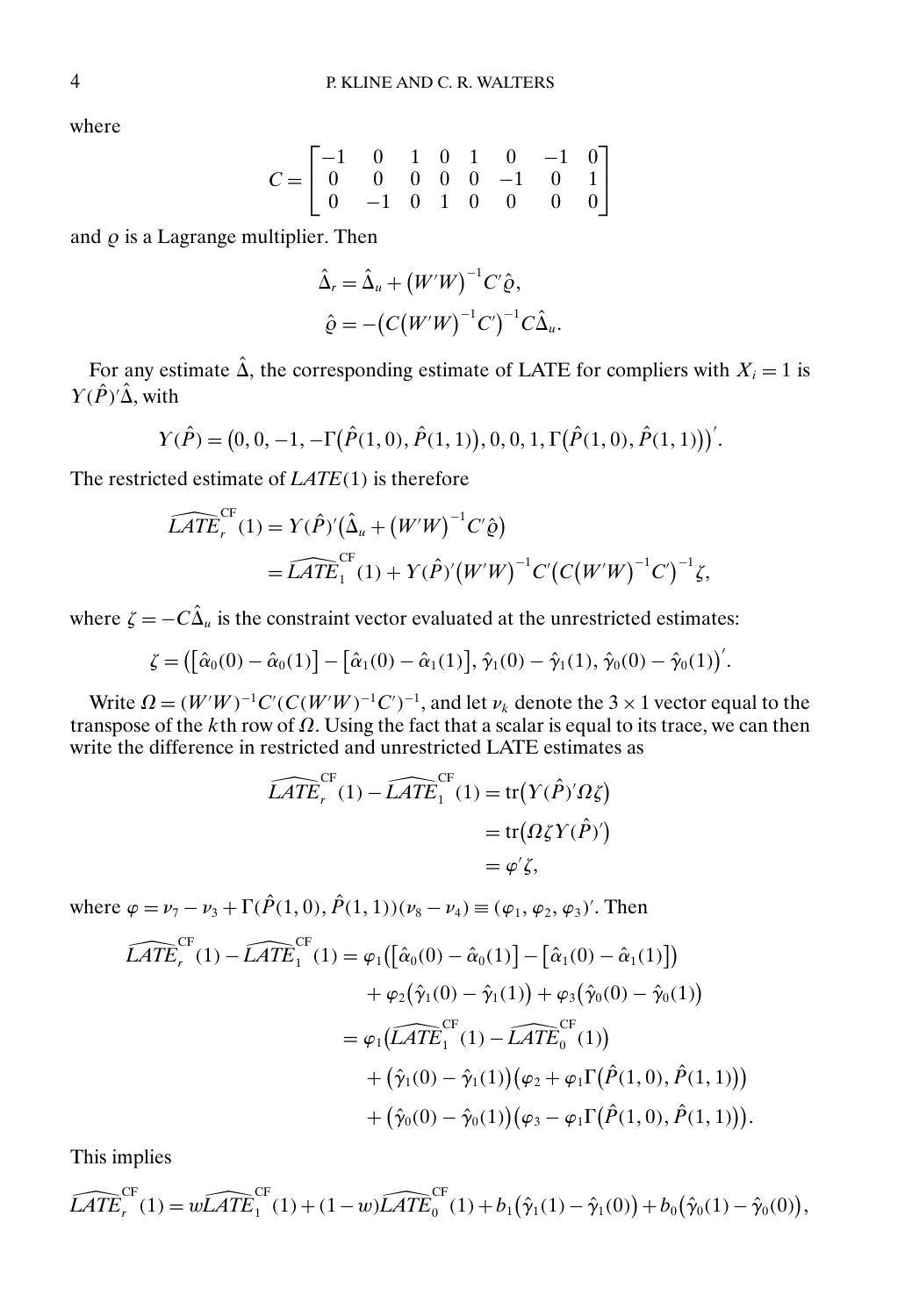where  $w = 1 + \varphi_1$ ,  $b_1 = -(\varphi_2 + \varphi_1 \Gamma(\hat{P}(1,0), \hat{P}(1,1)))$ , and  $b_0 = \varphi_1 \Gamma(\hat{P}(1,0), \hat{P}(1,1))$  –  $\varphi_3$ . Furthermore, note that the elements of  $\varphi$  only depend on sample moments of  $D_i$ ,  $X_i$ , and  $\hat{P}(X_i, Z_i)$ , so the proposition follows.

## *Proof of Proposition 4*

The log-likelihood function for model (16) is

$$
\log L(P(0), P(1), \alpha_0, \alpha_1, \rho_0, \rho_1)
$$
\n
$$
= \sum_{i} D_i \log \left( \int_0^{P(Z_i)} \left[ Y_i F_{\epsilon | U}(\alpha_1 | u; \rho_1) + (1 - Y_i) (1 - F_{\epsilon | U}(\alpha_1 | u; \rho_1)) \right] du \right)
$$
\n
$$
+ \sum_{i} (1 - D_i) \log \left( \int_{P(Z_i)}^1 \left[ Y_i F_{\epsilon | U}(\alpha_0 | u; \rho_0) + (1 - Y_i) (1 - F_{\epsilon | U}(\alpha_0 | u; \rho_0)) \right] du \right).
$$

We first rewrite this likelihood in terms of the six identified parameters of the LATE model, which are given by

$$
\pi_{at} = P(0),
$$
\n
$$
\pi_c = P(1) - P(0),
$$
\n
$$
\mu_{1at} = \frac{\int_0^{P(0)} F_{\epsilon|U}(\alpha_1|u; \rho_1) du}{P(0)},
$$
\n
$$
\mu_{0nt} = \frac{\int_{P(1)}^1 F_{\epsilon|U}(\alpha_0|u; \rho_0) du}{1 - P(1)},
$$
\n
$$
\mu_{dc} = \frac{\int_{P(0)}^{P(1)} F_{\epsilon|U}(\alpha_d|u; \rho_d) du}{P(1) - P(0)}, \quad d \in \{0, 1\}.
$$

Note that since  $F_{\epsilon|U}(\cdot|u;\rho)$  is a CDF, we have  $\mu_{dg} \in [0,1]$   $\forall (d, g)$ . Substituting these parameters into the likelihood function yields

$$
\log \mathcal{L}(\pi_{at}, \pi_c, \mu_{1at}, \mu_{0nt}, \mu_{1c}, \mu_{0c})
$$
\n
$$
= \sum_{i} D_i Z_i \log(\pi_{at} [Y_i \mu_{1at} + (1 - Y_i)(1 - \mu_{1at})] + \pi_c [Y_i \mu_{1c} + (1 - Y_i)(1 - \mu_{1c})])
$$
\n
$$
+ \sum_{i} D_i (1 - Z_i) \log(\pi_{at} [Y_i \mu_{1at} + (1 - Y_i)(1 - \mu_{1at})])
$$
\n
$$
+ \sum_{i} (1 - D_i) Z_i \log((1 - \pi_{at} - \pi_c) [Y_i \mu_{0nt} + (1 - Y_i)(1 - \mu_{0nt})])
$$
\n
$$
+ \sum_{i} (1 - D_i) (1 - Z_i) \log((1 - \pi_{at} - \pi_c) [Y_i \mu_{0nt} + (1 - Y_i)(1 - \mu_{0nt})]
$$
\n
$$
+ \pi_c [Y_i \mu_{0c} + (1 - Y_i)(1 - \mu_{0c})]).
$$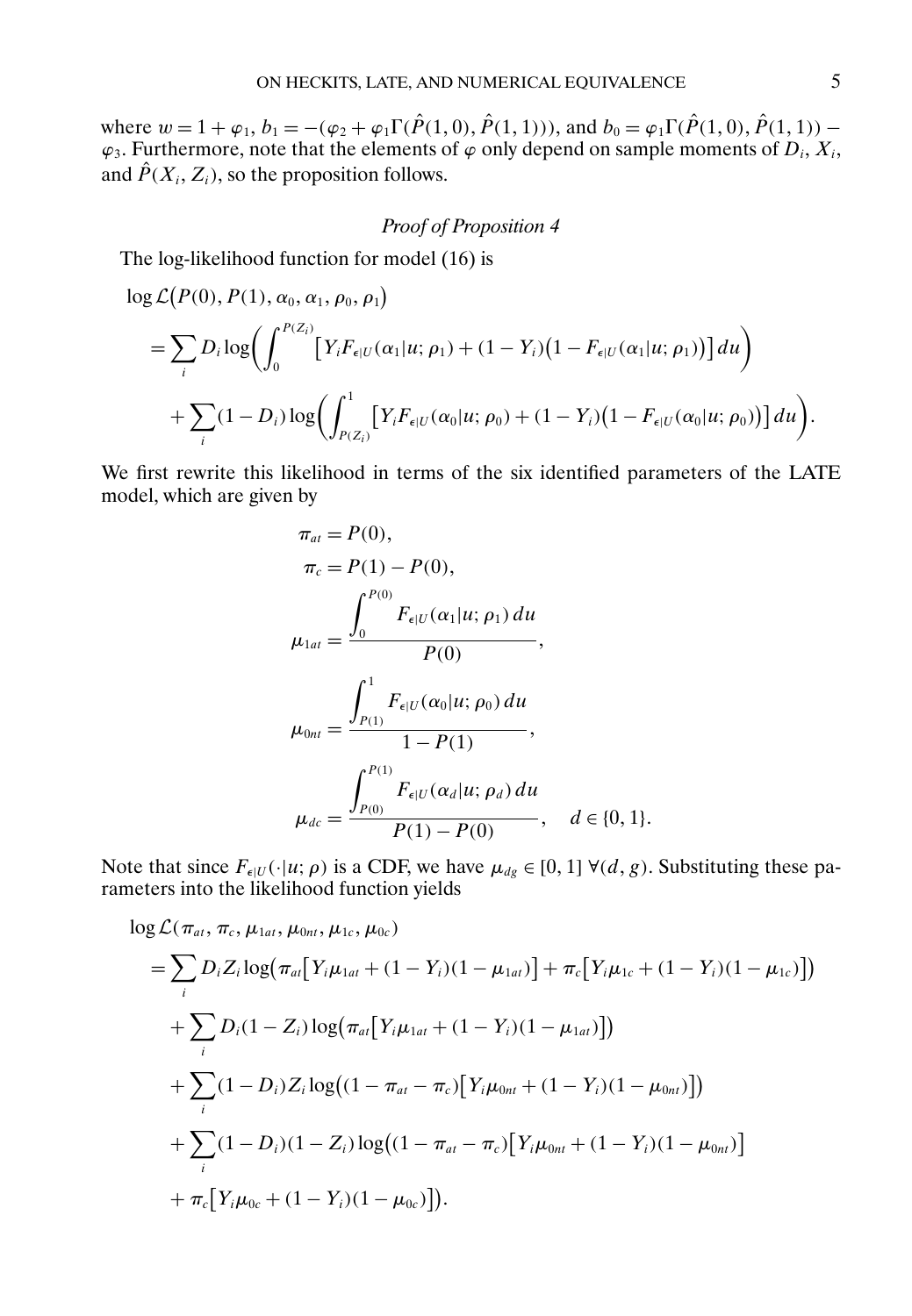We first consider interior solutions. The first-order conditions are

$$
[\mu_{1at}] : \sum_{i} \left( \frac{D_{i}(2Y_{i}-1)Z_{i}\pi_{at}}{\pi_{at}[Y_{i}\mu_{1at}+(1-Y_{i})(1-\mu_{1at})] + \pi_{c}[Y_{i}\mu_{1c}+(1-Y_{i})(1-\mu_{1c})]} + \frac{D_{i}(2Y_{i}-1)(1-Z_{i})\pi_{at}}{\pi_{at}[Y_{i}\mu_{1at}+(1-Y_{i})(1-\mu_{1at})]} \right) = 0,
$$
\n
$$
[\mu_{0nt}] : \sum_{i} \left( \frac{(1-D_{i})(2Y_{i}-1)Z_{i}(1-\pi_{at}-\pi_{c})}{(1-\pi_{at}-\pi_{c})[Y_{i}\mu_{0nt}+(1-Y_{i})(1-\mu_{0nt})]} + \frac{(1-D_{i})(2Y_{i}-1)(1-Z_{i})(1-\pi_{at}-\pi_{c})}{(1-\pi_{at}-\pi_{c})[Y_{i}\mu_{0nt}+(1-Y_{i})(1-\mu_{0nt})] + \pi_{c}[Y_{i}\mu_{0c}+(1-Y_{i})(1-\mu_{0c})]} \right) = 0,
$$
\n
$$
[\mu_{1c}] : \sum_{i} \frac{D_{i}Z_{i}(2Y_{i}-1)\pi_{c}}{\pi_{at}[Y_{i}\mu_{1at}+(1-Y_{i})(1-\mu_{1at})] + \pi_{c}[Y_{i}\mu_{1c}+(1-Y_{i})(1-\mu_{1c})]} = 0,
$$
\n
$$
[\mu_{0c}] : \sum_{i} \frac{(1-D_{i})(1-Z_{i})(2Y_{i}-1)\pi_{c}}{(1-D_{i})(1-Z_{i})(2Y_{i}-1)\pi_{c}}
$$
\n
$$
= 0,
$$

$$
[\pi_{al}] : \sum_{i} \frac{D_{i}Z_{i}[Y_{i}\mu_{1at} + (1 - Y_{i})(1 - \mu_{1at})]}{\pi_{al}[Y_{i}\mu_{1at} + (1 - Y_{i})(1 - \mu_{1at})] + \pi_{c}[Y_{i}\mu_{1c} + (1 - Y_{i})(1 - \mu_{1c})]}
$$
  
+ 
$$
\sum_{i} \frac{D_{i}(1 - Z_{i})}{\pi_{at}} - \sum_{i} \frac{(1 - D_{i})Z_{i}[Y_{i}\mu_{0nt} + (1 - Y_{i})(1 - \mu_{0nt})]}{(1 - \pi_{at} - \pi_{c})[Y_{i}\mu_{0nt} + (1 - Y_{i})(1 - \mu_{0nt})]}
$$
  
- 
$$
\sum_{i} \frac{(1 - D_{i})(1 - Z_{i})[Y_{i}\mu_{0nt} + (1 - Y_{i})(1 - \mu_{0nt})]}{(1 - \pi_{at} - \pi_{c})[Y_{i}\mu_{0nt} + (1 - Y_{i})(1 - \mu_{0nt})] + \pi_{c}[Y_{i}\mu_{0c} + (1 - Y_{i})(1 - \mu_{0c})]}
$$
  
= 0,

$$
[\pi_c]: \sum_{i} \frac{D_i Z_i[Y_i\mu_{1c} + (1 - Y_i)(1 - \mu_{1c})]}{[\pi_{at}[Y_i\mu_{1at} + (1 - Y_i)(1 - \mu_{1a})] + \pi_c[Y_i\mu_{1c} + (1 - Y_i)(1 - \mu_{1c})]]}
$$
  

$$
- \sum_{i} \frac{(1 - D_i)Z_i[Y_i\mu_{0nt} + (1 - Y_i)(1 - \mu_{0nt})]}{(1 - \pi_{at} - \pi_c)[Y_i\mu_{0nt} + (1 - Y_i)(1 - \mu_{0nt})]}
$$
  

$$
- \sum_{i} \frac{(1 - D_i)(1 - Z_i)(2Y_i - 1)(\mu_{0nt} - \mu_{0c})}{(1 - \pi_{at} - \pi_c)[Y_i\mu_{0nt} + (1 - Y_i)(1 - \mu_{0nt})] + \pi_c[Y_i\mu_{0c} + (1 - Y_i)(1 - \mu_{0c})]}
$$
  
= 0.

Under Conditions 1 and 2, we can compute  $\hat{\mu}_{1at}^{IV}, \hat{\mu}_{0nt}^{IV}, \hat{\mu}_{1c}^{IV}$ , and  $\hat{\mu}_{0c}^{IV}$ . Setting  $\hat{\pi}_c^{IV} = \hat{P}(1)$  –  $\hat{P}(0)$  and  $\hat{\pi}_{at}^{IV} = \hat{P}(0)$  and plugging the IV parameter estimates into the FIML first-order conditions, we see that these conditions are satisfied. Thus, at interior solutions, maximum likelihood and IV estimators of all parameters are equal, and it follows that  $\hat{\mu}_{dc}^{\text{ML}} = \hat{\mu}_{dc}^{\text{IV}}$ for  $d \in \{0, 1\}.$